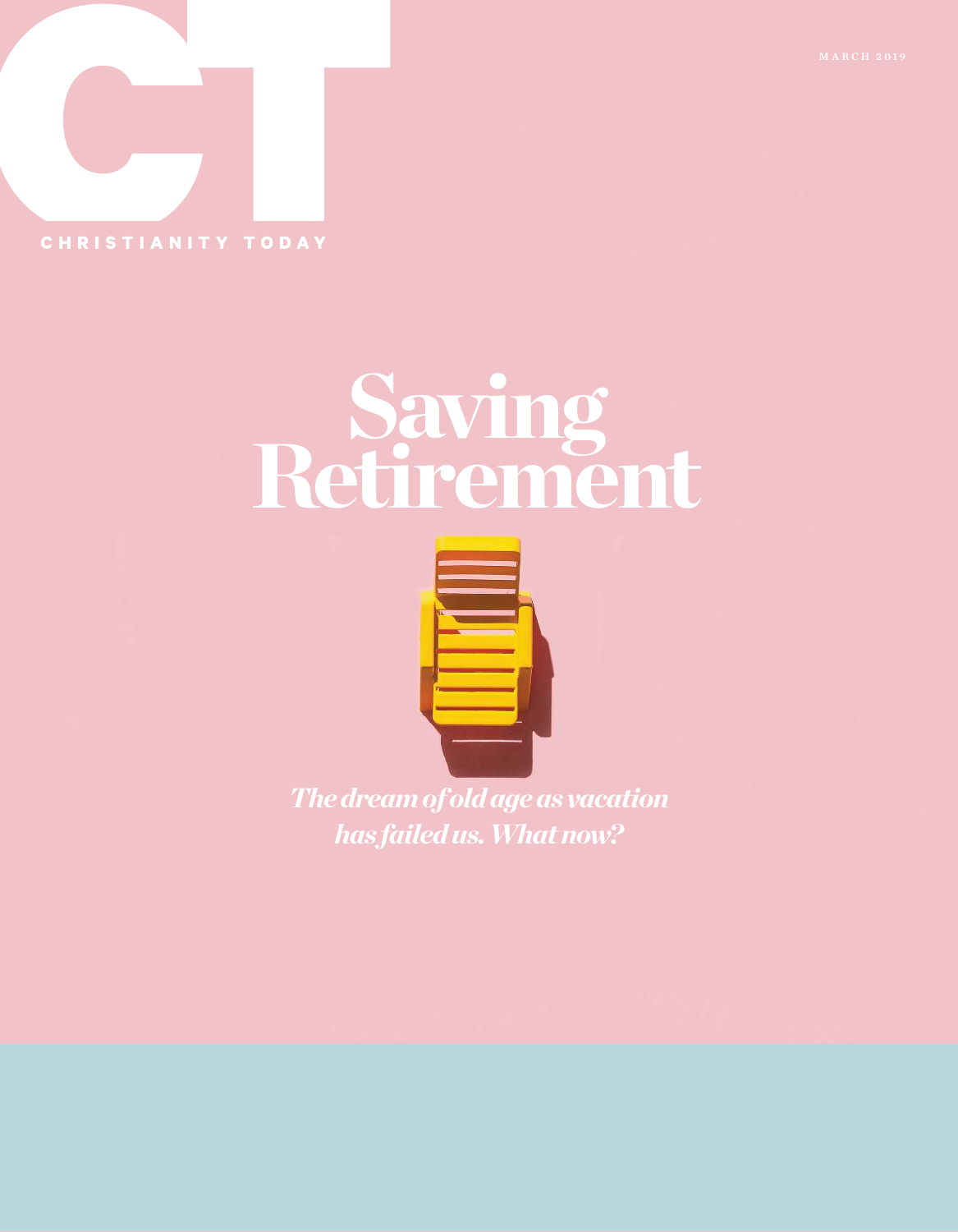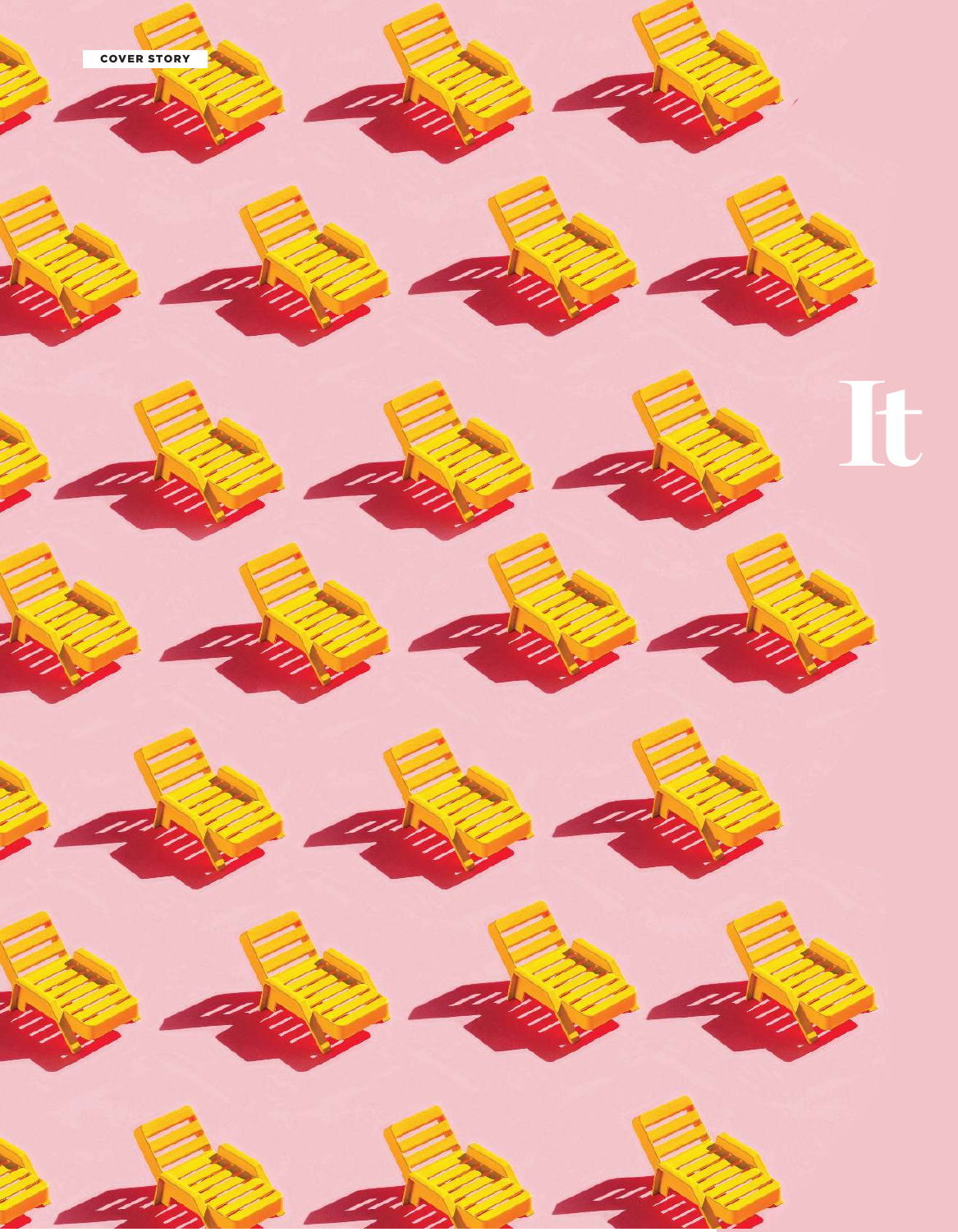# Takes a (Senior) Village

*Built around widows and orphans, Florida's oldest retirement community has modeled intergenerational ministry for more than a century.*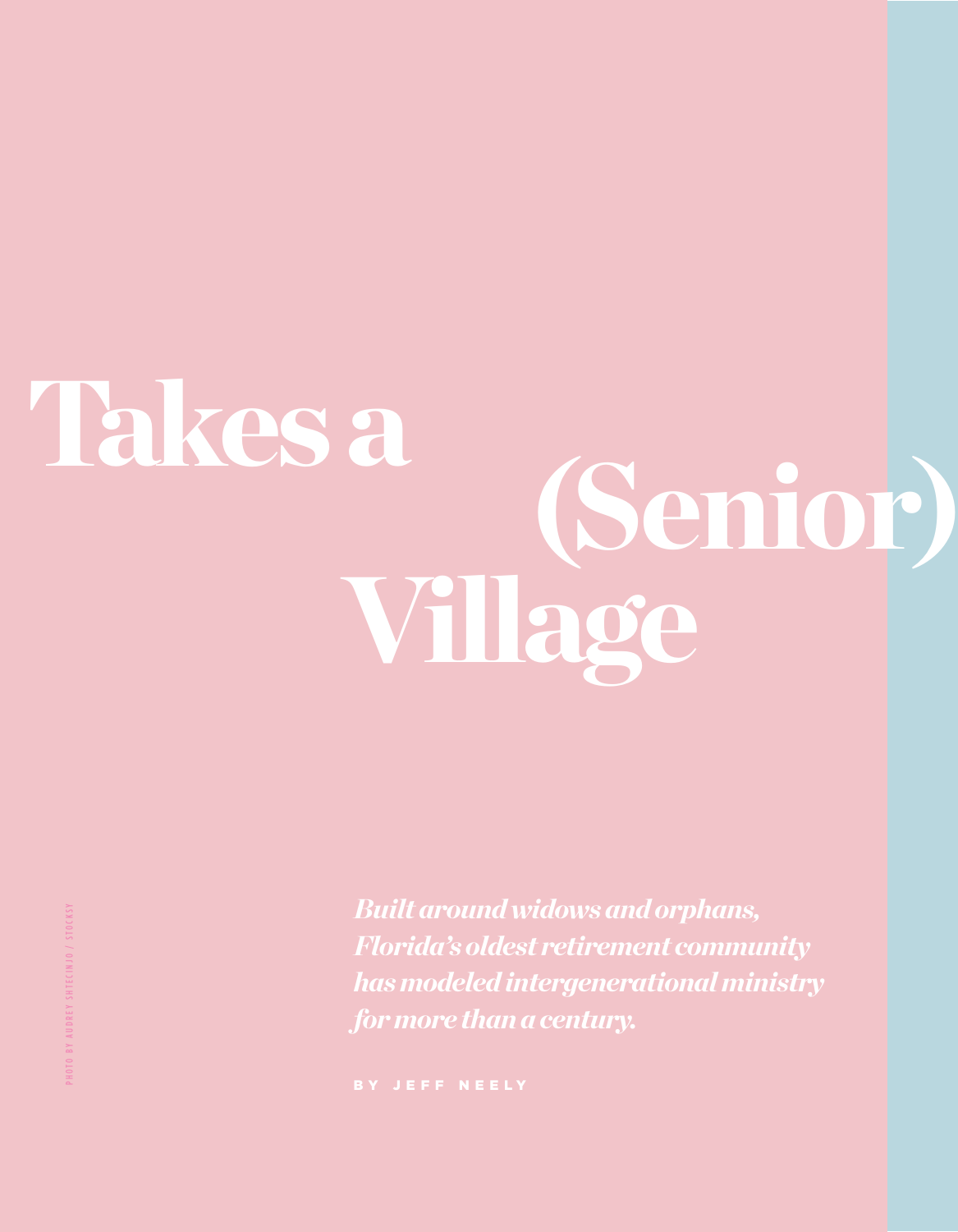**Charles Moore says** he must have heard about Florida's first retirement community when he was in the cradle in the late 1930s. His father loved reading the *Present Truth Messenger*, a newspaper of the Advent Christian Church—especially the back-page "Old Folks at Home" section that offered updates about the denomination's retirement community in Dowling Park, Florida, about 70 miles east of Tallahassee.

"As far back as I can remember him, he used to say, 'When I retire, I want to go to the Advent Christian Village,' " 81-year-old Moore said. His father lived in the community for 21 years and, shortly after his death in 2002, Moore and his wife, Jenelle, decided they also wanted to move from their home in North Carolina to the village in Dowling Park. "I didn't know of another retirement place in North Carolina or anywhere that was like this one," Moore said.

Moore's story is not unique among the community's members. May Virginia White, 85, is a third-generation resident. Laura Putnam, 84, a retired missionary to the Philippines, grew up hearing about the village through fifth-Sunday offerings her father's church collected to support the ministry. Situated on 1,200 wooded acres along the Suwannee River, Advent Christian Village is, according to its website, the oldest retirement community in Florida. But far from a haven for senior escapism, it was born with a

**CHRISTIANITYTODAY.COM** MARCH 2019

baked-in vision for missional living. The nonprofit organization opened in 1913 as a home for both orphans and retired ministers, and today, with its communityrun youth mentoring programs and a high rate of volunteering, it may offer a model for post-career seniors who want to get away and yet continue investing in intergenerational ministry.

### ' S O M E T H I N G M O R E MEANINGFUL'

Much of Advent Christian Village's green North Florida campus is a familiar retirement backdrop. Residents can choose to buy a single-family home in a no-worries

subdivision, bring their own mobile home, or rent an apartment or duplex. Assisted living and skilled nursing facilities serve retirees with greater needs, and everyone is welcome in activities ranging from kayaking to gardening to special-interest clubs.

But while it might sound like marketing-speak that a deeper heritage and commitment to community draw residents to Dowling Park, Darleen Hinrichs, senior director of donor engagement at Advent Christian Village, thinks it's true. Many residents come to the village as their second retirement community. "They've kind of done the country-club setting and done all the golfing and that kind of lifestyle that you see on the billboards," Hinrichs says. "What we hear from them is—for them—it got tiresome after a while." Relocating residents tell Hinrichs "they needed something more meaningful."

Don Wrigley, 90, says living in the community has allowed him to continue God's call on his life. Ordained in 1949 as a pastor in the Advent Christian Church, a small Adventist evangelical denomination concentrated along the East Coast, Wrigley pastored for more than 50 years before retiring. (The village maintains a close connection to the denomination, but residents do not have to be members or even Christians. There are 18 different denominations represented by the nearly 800 residents in the community.) Wrigley and his wife, Marian, moved to the village in 2002. Since then he has preached at the church in the village, leads weekly prayer meetings, and has contributed to a local television devotional program. His wife, before she died

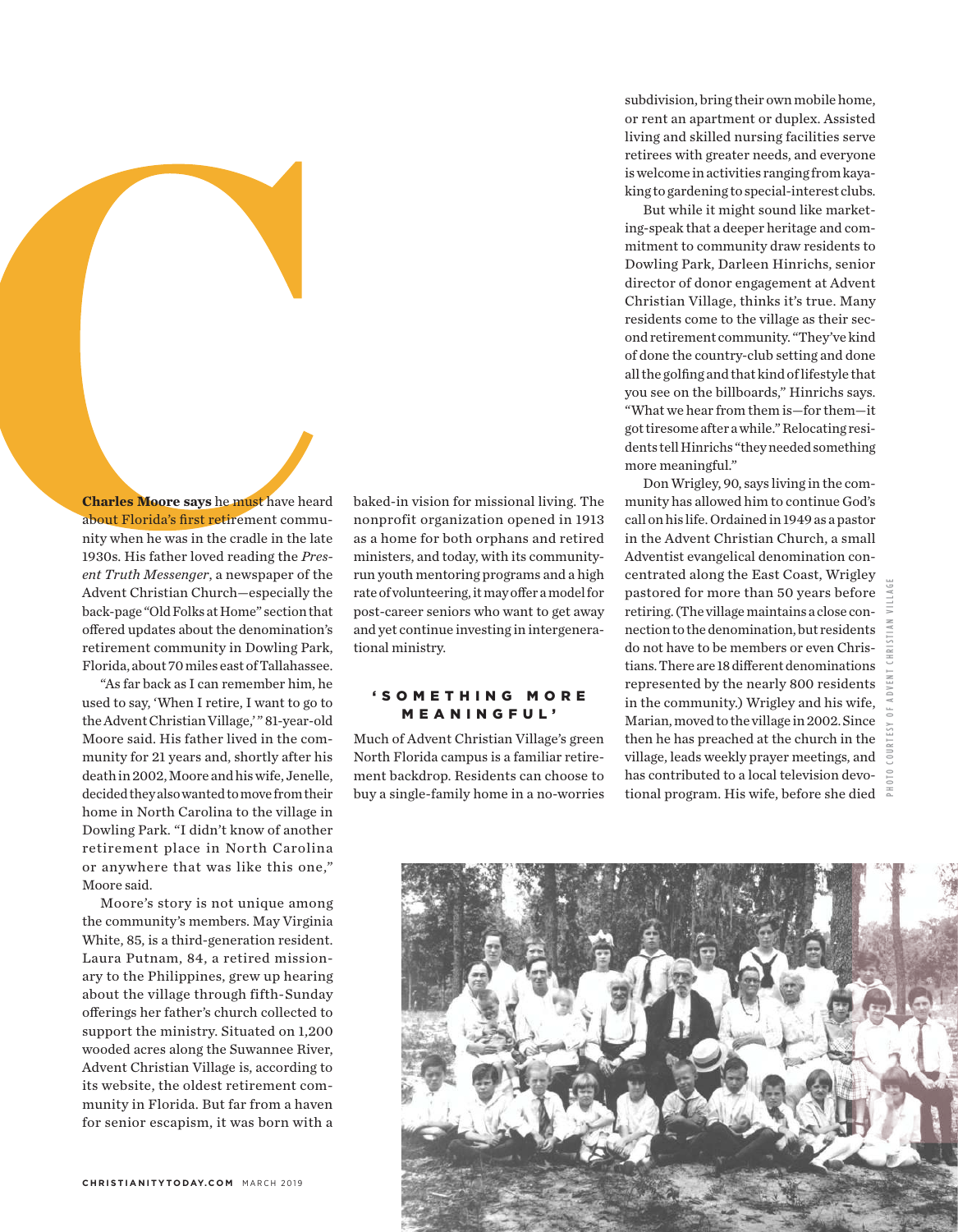last May, sang in the church choir and mentored younger women—typical among the village's residents, many of whom mentor youth through the local church and a camp program hosted on site.

According to Hinrichs, approximately 250 village members are registered as active volunteers—more than 30 percent of residents—and many more serve in ways that aren't recorded. That compares to just 23.5 percent of Americans 65 and older who volunteer at least occasionally, according to 2015 data from the Bureau of Labor Statistics, the most recent data available. "They do it out of love, and I think they get a lot out of it, too. They get to keep their skills sharp and feel useful, and that's a big deal in retirement," Hinrichs says. "I can't tell you how many of our members say that they are busier now than when they were working full time."

## INVENTING PARADISE

Whatever accounts for Advent Christian Village's culture of service today, the community could not have charted a more different course at its inception in 1913 from that of the mainstream retirement movement, which would boom a few decades later.

Modern Western ideals of retirement have their origins in 1875, when Otto von Bismarck, the chancellor of the German empire, proposed government-provided financial support for citizens over age 70 (at a time when life expectancy was 46!). By the 1920s, several American industries such as railroads, oil, and banking were providing pensions to older Americans. In 1935 the Social Security Act passed under Franklin Delano Roosevelt and initially set the retirement age at 65, partially to encourage older workers to exit the labor force and free up jobs for younger workers affected by the Great Depression.

Yet retirement in America became a cultural phenomenon thanks largely to Del Webb. "Wake up and live in Sun City for an active way of life," said the radio jingle for the Del Webb Corporation in 1960. "Wake

*The village could not have charted a more different course at its inception in 1913 from that of the mainstream retirement movement, which would boom a few decades later.*

up and live in Sun City, Mr. Senior Citizen and wife. Don't let retirement get you down! Be happy in Sun City; it's a paradise town." Retirement communities started appearing in the 1920s, but it was real estate developer Del Webb's Sun City, a sprawling housing development just outside of Phoenix, Arizona, that popularized retirement as a never-ending vacation, complete with lawn bowling, swimming pools, card rooms, and shopping centers.

If retirement was built by Del Webb, it was sold by H. G. Kenagy. In 1952, Kenagy, of Mutual Life Insurance, advised business leaders at the National Industrial Conference Board about the best way to sell retirement to their employees. He suggested distributing company newsletters that showed happily retired people golfing or sitting on the beach. He counseled them to emphasize "what they did to get ready for the life they are now living"—like piling up a nest egg in company pension plans.

But the retirement industry wasn't driven by corporate perks alone. Religious groups, along with fraternal lodges and trade unions, were among the first to establish retirement communities in then largely undeveloped Florida. In 1926, James Cash Penney, founder of the retailer J. C. Penney and son of a Baptist minister, established the Memorial Community in Clay County, near Jacksonville, to provide a respite where Christian ministers and their wives could retire. The community continues today, independent of the retail chain, as Penney Farms. (Across the country in 1965, during the retirement industry's post– World War II boom, Mount Acres Towers opened as the "nation's first Catholic retirement home" outside Portland, Oregon, according to newspaper reports.)

Advent Christian Village, which dates its first retirees to 1914, may in fact be the oldest retirement community in the United States. It owes its existence to Thomas Dowling, a Florida timber magnate, who in 1905 attended a revival led by Advent Christian preacher John A. Cargile and converted to Christianity. A few years later Dowling's local pastor in Live Oak, Florida, persuaded Dowling to donate 120 acres of his large land holdings to the denomination to be developed into an educational and religious camp. Dowling died shortly after and the camp fizzled, but in 1913 Dowling's pastor opened the American Advent Christian Home and Orphanage on the parcel, inspired by a terminally ill widow who had contacted him looking for a Christian orphanage where her two sons could be raised. Dowling's widow was one of three women appointed to oversee the new ministry.

While the orphanage constituted half of the ministry, the church also wanted the wooded refuge along the Suwannee to serve as a place of respite for aging clergy. In 1914, a few months after the first children came to Dowling Park, the first retirees arrived, establishing a culture of young and old living and working together. In 1922, the orphanage and "Home for the Aged" began a Christmas tradition, still continued today, where seniors and eventually hundreds of people from as far away as Philadelphia came to enjoy Christmas dinner at Dowling Park and present every child with a gift. In

**Retirees and orphans in Dowling Park, 1916**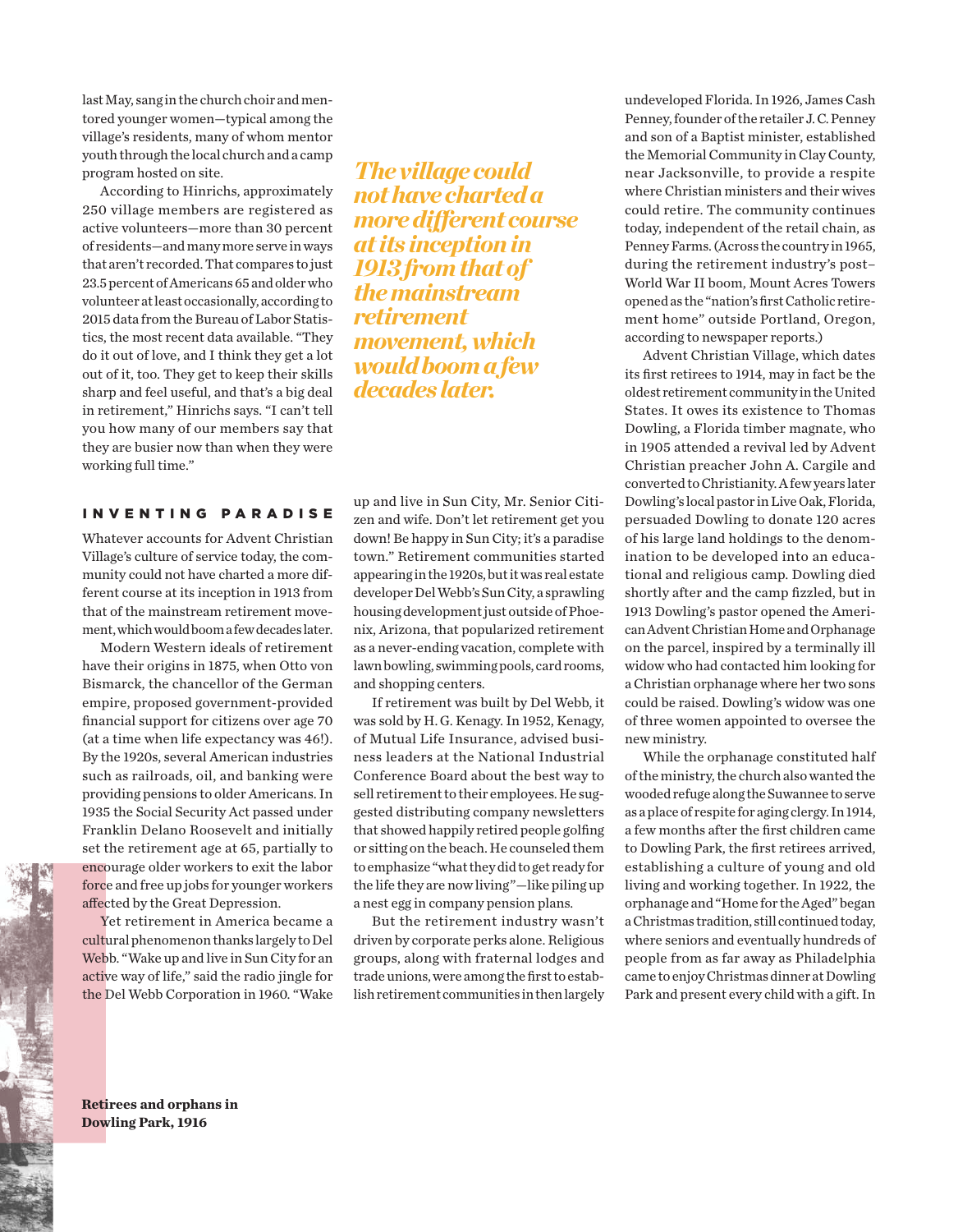### **Dowling Park orphans at play in the early days**

the early 1930s the *Present Truth Messenger* described children helping shell peas and stem berries from the community's garden, calling them part of "a large family" with seniors "teaching the young how to count or say their A, B, C's." Institutional care for children would continue at the village for another six decades, supported by a denominational benevolent fund and by child sponsorships through local Advent Christian congregations.

### C O M M U N I T I E S SET APART

Today, more than 81 percent of the nation's largest nonprofit retirement organizations are faith-based, mostly affiliated with Lutheran, Presbyterian, and Catholic denominations, according to an annual market report produced by the Chicago-based investment bank Ziegler and the Washington, DC–based advocacy organization LeadingAge. Many dwarf Advent Christian Village's modest size. The second-largest senior living organization, The Evangelical Lutheran Good Samaritan Society, comprises more than 17,000 units across its independent living, assisted living, and nursing care services in multiple locations. Faith-based retirement communities, including those centered on non-Christian faiths, are part of a larger industry trend toward niche communities targeting retirees with similar interests or backgrounds. There are communities for Asian Americans, artists, astronomy lovers, university alumni, and retired mail carriers.

The Fair Housing Act of 1968 prohibits communities from discriminating based on religion, so retirement communities cannot be *exclusive* to members of a particular religion. Instead, faith-based communities court their target retirees by creating an environment that seniors of a particular faith will find welcoming. Like Advent Christian Village, these communities often include convenient access to church services, prayer meetings, Bible studies, and Christian fellowship that retirees might not find in more secular retirement settings.

Such distinctions matter given that 65 percent of seniors say that religion is very important in their lives and 48 percent say they attend a religious service at least once a week, according to 2014 data from the Pew Research Center. Réne Girard, owner of Christ Above Politics (CAP), a member benefits organization that bills itself as a "Christian, nonpolitical alternative to AARP," says he has encountered secular senior facilities that were less welcoming to outsiders ministering to their residents. So Christian communities that foster fellowship and also encourage ongoing pastoral care can be attractive for residents as well as for residents' children, who may take great comfort in knowing that people are "ministering to Mom and Dad."

At Dowling Park, however, part of the draw for residents goes beyond spiritual amenities and is rooted in the community's heritage of intergenerational ministry. Hinrichs estimates that the village served "into the thousands" of orphans through its residential program for children. Public policy shifts in the mid-1990s led the community to shutter its orphanage and shift into foster care instead, opening licensed foster homes where village residents interacted with the youth and the youth worked various jobs in the community.

Government funding cutbacks led to the closure of that program in 2002, but the village still regularly hosts an adventure camp for children in the foster care system. Camp activities include canoeing on the river, a scavenger hunt, and a ceramics class led

*Advent Christian Village, which dates its first retirees to 1914, may in fact be the oldest retirement community in the United States.*